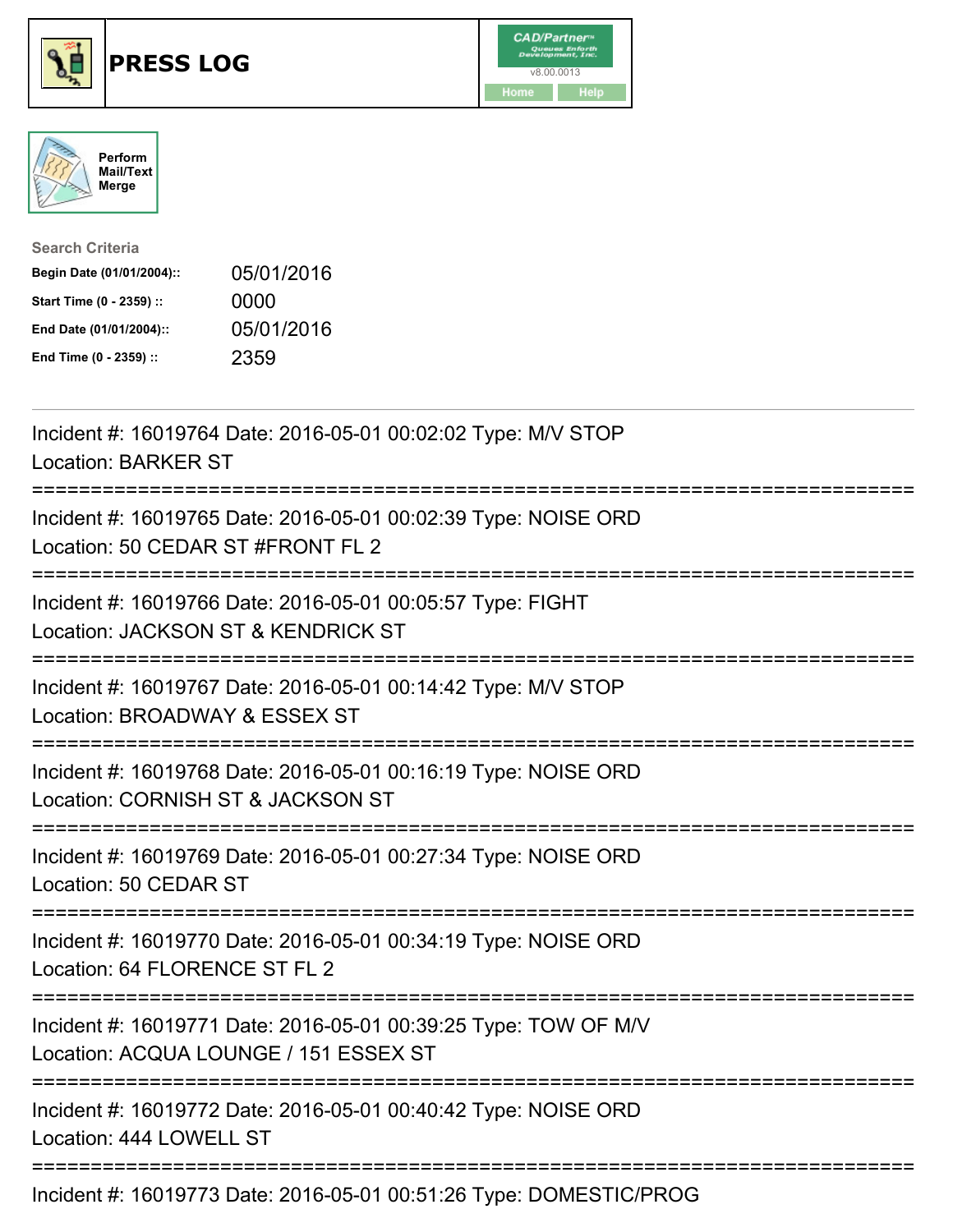| Location: 77 S UNION ST                                                                                                                    |
|--------------------------------------------------------------------------------------------------------------------------------------------|
| Incident #: 16019774 Date: 2016-05-01 01:06:24 Type: NOISE ORD<br>Location: 151 BEACON AV #11<br>==============================            |
| Incident #: 16019775 Date: 2016-05-01 01:07:41 Type: NOISE ORD<br>Location: 632 ANDOVER ST                                                 |
| Incident #: 16019776 Date: 2016-05-01 01:20:17 Type: NOISE ORD<br>Location: 50 CEDAR ST FL 1 FRONT<br>:=================================== |
| Incident #: 16019777 Date: 2016-05-01 01:21:04 Type: B&E/MV/PAST<br>Location: TRIPOLI BAKERY INC / 106 COMMON ST                           |
| :===================<br>Incident #: 16019778 Date: 2016-05-01 01:28:58 Type: MV/BLOCKING<br><b>Location: 11 MONTGOMERY ST</b>              |
| ------------------------------<br>Incident #: 16019779 Date: 2016-05-01 01:32:45 Type: NOISE ORD<br>Location: 217 E HAVERHILL ST           |
| Incident #: 16019780 Date: 2016-05-01 01:33:16 Type: DISTURBANCE<br>Location: 2 MORTON ST                                                  |
| Incident #: 16019781 Date: 2016-05-01 01:35:11 Type: M/V STOP<br>Location: HAMPSHIRE ST & LEBANON ST                                       |
| Incident #: 16019782 Date: 2016-05-01 01:36:20 Type: NOISE ORD<br>Location: 256 ESSEX ST                                                   |
| Incident #: 16019783 Date: 2016-05-01 01:38:17 Type: NOISE ORD<br>Location: 294 SALEM ST FL 2                                              |
| Incident #: 16019784 Date: 2016-05-01 01:41:40 Type: M/V STOP<br>Location: FITZ ST & LAWRENCE ST                                           |
| Incident #: 16019785 Date: 2016-05-01 01:42:24 Type: M/V STOP<br>Location: HAVERHILL ST & WHITE ST                                         |
| Incident #: 16019786 Date: 2016-05-01 01:57:20 Type: M/V STOP<br>Location: HAVERHILL ST & JACKSON ST                                       |
|                                                                                                                                            |

Incident #: 16019788 Date: 2016-05-01 02:01:53 Type: BUILDING CHK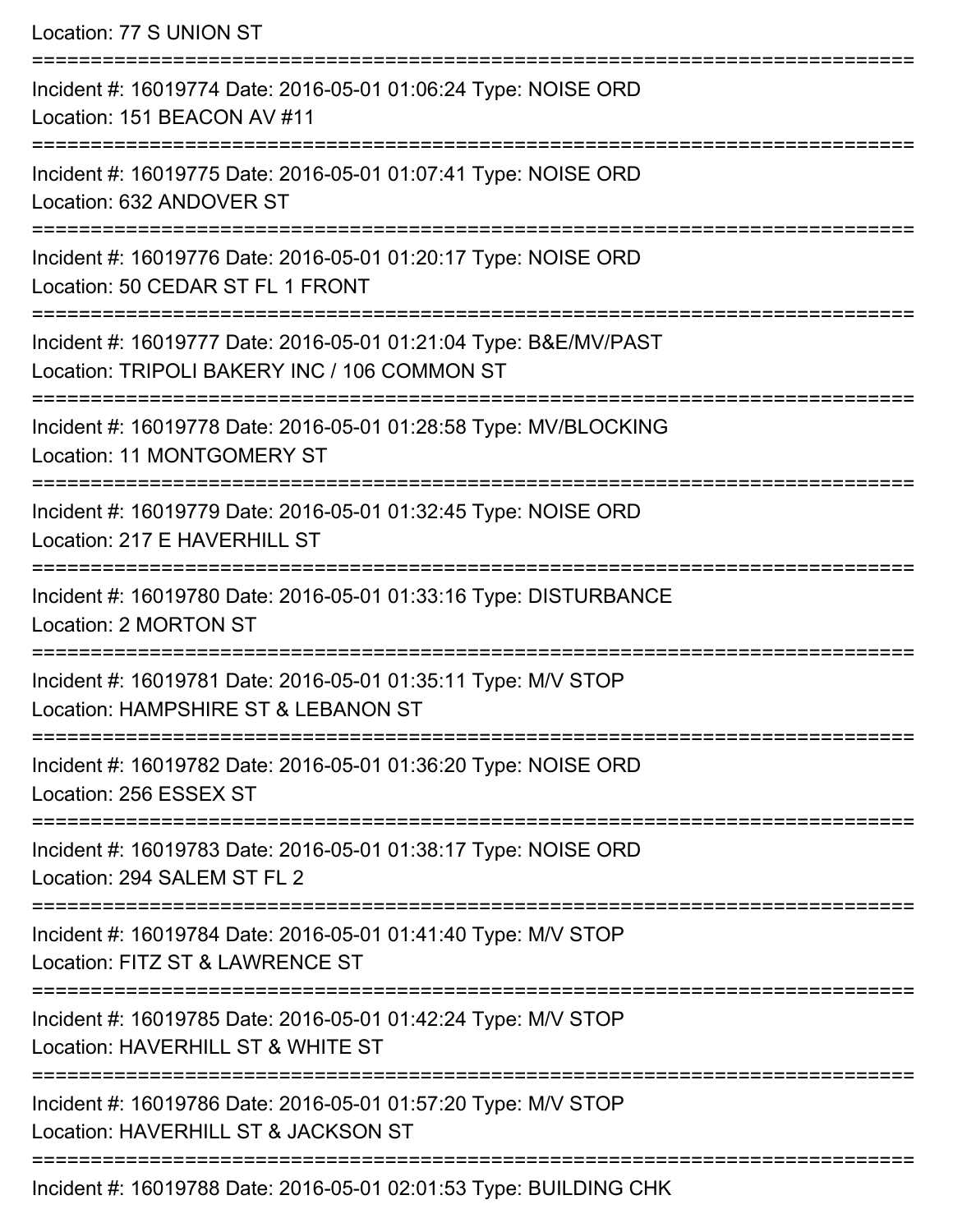| Incident #: 16019787 Date: 2016-05-01 02:01:59 Type: BUILDING CHK<br>Location: SAM'S FOOD STORE / 389 BROADWAY<br>;================================= |
|------------------------------------------------------------------------------------------------------------------------------------------------------|
| Incident #: 16019789 Date: 2016-05-01 02:06:57 Type: UNWANTEDGUEST<br>Location: 65 UNION ST FL 1                                                     |
| Incident #: 16019790 Date: 2016-05-01 02:15:20 Type: BUILDING CHK<br>Location: SAM'S FOOD STORE / 389 BROADWAY                                       |
| Incident #: 16019791 Date: 2016-05-01 02:31:37 Type: NOISE ORD<br>Location: 179 WATER ST FL 1                                                        |
| Incident #: 16019792 Date: 2016-05-01 02:37:47 Type: DOMESTIC/PAST<br>Location: 5 E HAVERHILL ST FL 3                                                |
| Incident #: 16019793 Date: 2016-05-01 02:45:38 Type: BUILDING CHK<br>Location: SAM'S FOOD STORE / 389 BROADWAY                                       |
| Incident #: 16019794 Date: 2016-05-01 02:46:51 Type: BUILDING CHK<br>Location: KENNEDY CLEANERS / 178 LAWRENCE ST                                    |
| Incident #: 16019795 Date: 2016-05-01 02:54:33 Type: NOISE ORD<br>Location: 15 WEST ST                                                               |
| Incident #: 16019796 Date: 2016-05-01 02:56:25 Type: M/V STOP<br>Location: TREMONT ST & WEST ST                                                      |
| Incident #: 16019797 Date: 2016-05-01 02:58:14 Type: M/V STOP<br>Location: LAWRENCE ST & OAK ST                                                      |
| Incident #: 16019798 Date: 2016-05-01 03:15:24 Type: M/V STOP<br>Location: BROADWAY & COMMON ST                                                      |
| Incident #: 16019799 Date: 2016-05-01 03:18:01 Type: DISORDERLY<br>Location: 34 BERKELEY ST                                                          |
| Incident #: 16019800 Date: 2016-05-01 03:27:14 Type: M/V STOP<br>Location: E HAVERHILL & BROOK                                                       |
| Incident #: 16019801 Date: 2016-05-01 03:35:45 Type: BUILDING CHK                                                                                    |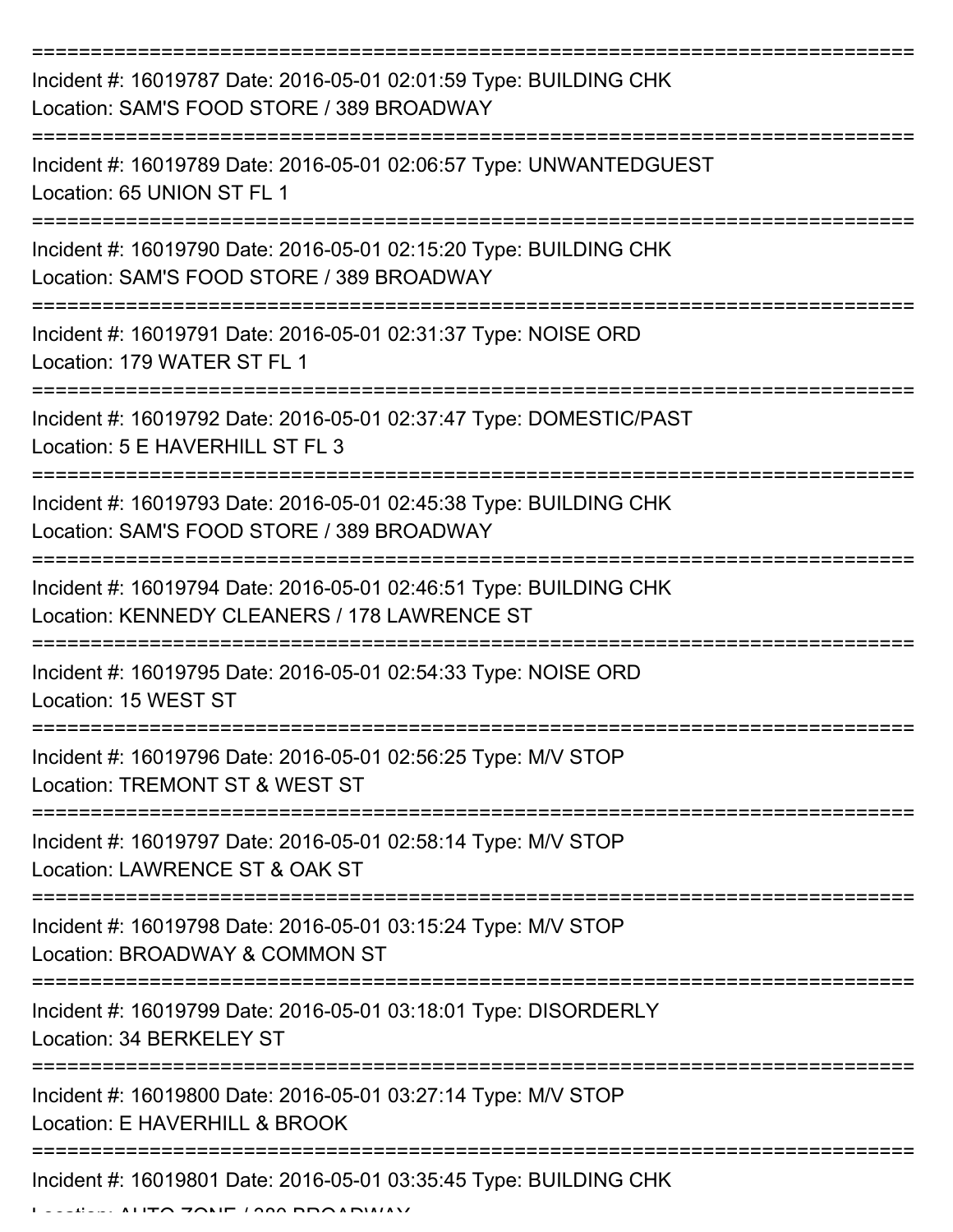| Incident #: 16019802 Date: 2016-05-01 03:37:56 Type: BUILDING CHK<br>Location: SEVEN ELEVEN / 370 BROADWAY |
|------------------------------------------------------------------------------------------------------------|
| Incident #: 16019803 Date: 2016-05-01 03:38:17 Type: NOISE ORD<br>Location: 17 BIGELOW ST FL 2             |
| Incident #: 16019804 Date: 2016-05-01 03:43:41 Type: DISTURBANCE<br>Location: 311 LOWELL ST                |
| Incident #: 16019805 Date: 2016-05-01 03:50:00 Type: BUILDING CHK<br>Location: CVS PHARMACY / 266 BROADWAY |
| Incident #: 16019806 Date: 2016-05-01 03:50:58 Type: M/V STOP<br>Location: HAVERHILL ST & MARGIN ST        |
| Incident #: 16019807 Date: 2016-05-01 03:54:40 Type: M/V STOP<br>Location: BROADWAY & TREMONT ST           |
| Incident #: 16019808 Date: 2016-05-01 03:57:01 Type: BUILDING CHK<br>Location: 250 BROADWAY                |
| Incident #: 16019809 Date: 2016-05-01 03:59:08 Type: BUILDING CHK<br>Location: 144 COMMON ST               |
| Incident #: 16019810 Date: 2016-05-01 03:59:17 Type: NOISE ORD<br>Location: 68 INMAN ST                    |
| Incident #: 16019811 Date: 2016-05-01 03:59:55 Type: HIT & RUN M/V<br>Location: 30 BOXFORD ST              |
| Incident #: 16019812 Date: 2016-05-01 04:01:26 Type: BUILDING CHK<br>Location: 284 S BROADWAY              |
| Incident #: 16019813 Date: 2016-05-01 04:09:45 Type: M/V STOP<br>Location: E HAVERHILL & AVON              |
| Incident #: 16019814 Date: 2016-05-01 04:11:43 Type: BUILDING CHK<br>Location: 348 BROADWAY                |
| Incident #: 16019815 Date: 2016-05-01 04:16:39 Type: BUILDING CHK                                          |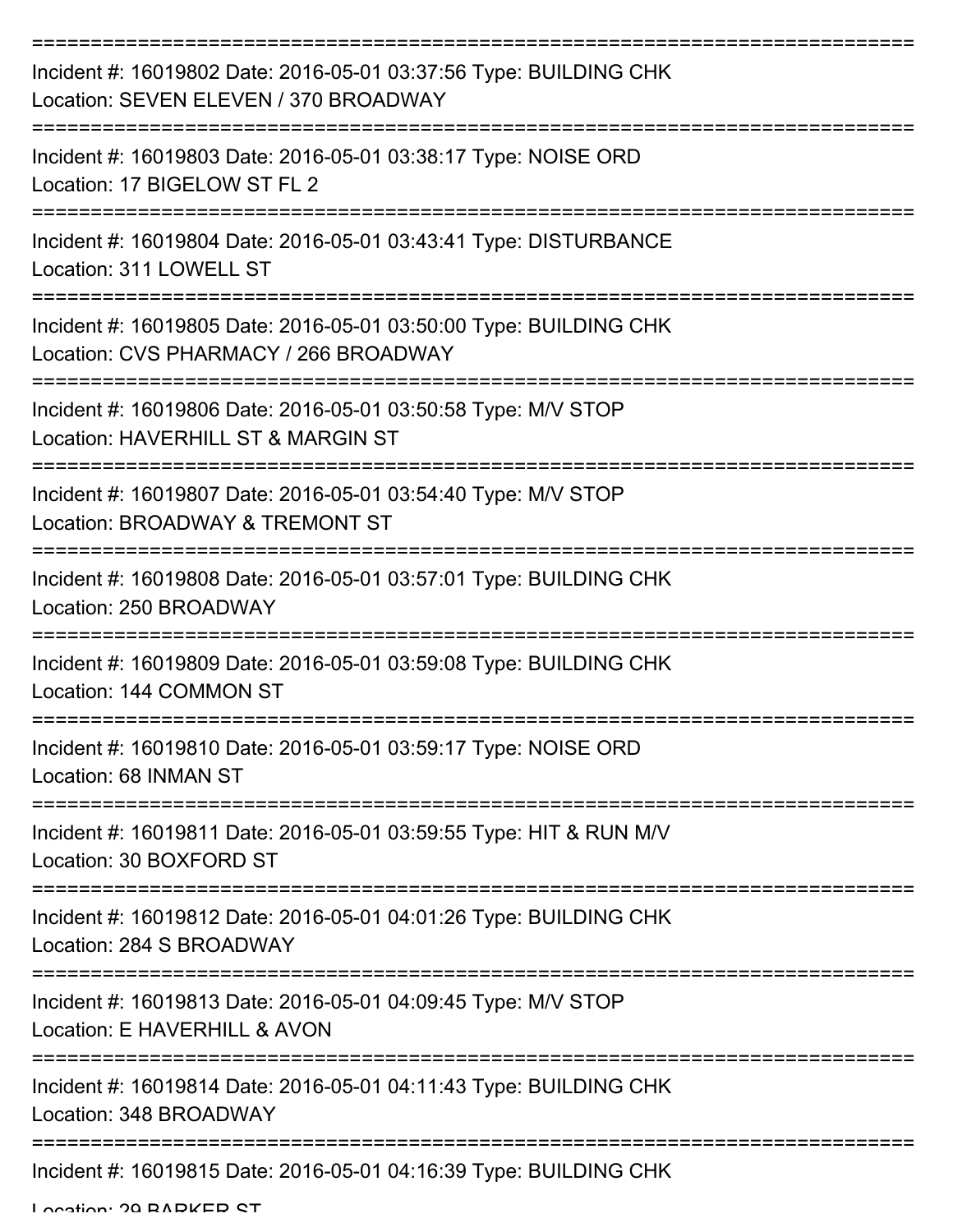| Incident #: 16019816 Date: 2016-05-01 04:19:47 Type: NOISE ORD<br>Location: 277 SALEM ST FL 2                          |
|------------------------------------------------------------------------------------------------------------------------|
| Incident #: 16019817 Date: 2016-05-01 04:37:22 Type: BUILDING CHK<br>Location: 253 BROADWAY<br>----------------        |
| Incident #: 16019818 Date: 2016-05-01 05:08:04 Type: BUILDING CHK<br>Location: 205 BROADWAY                            |
| Incident #: 16019819 Date: 2016-05-01 05:15:42 Type: AUTO ACC/UNK PI<br>Location: 64 EVERETT ST<br>=================== |
| Incident #: 16019823 Date: 2016-05-01 05:28:03 Type: M/V STOP<br>Location: EVERETT ST & ROWE ST                        |
| Incident #: 16019822 Date: 2016-05-01 05:29:26 Type: M/V STOP<br>Location: BOXFORD ST & OSGOOD ST                      |
| Incident #: 16019820 Date: 2016-05-01 05:34:11 Type: BUILDING CHK<br>Location: 7 BROADWAY                              |
| Incident #: 16019821 Date: 2016-05-01 05:45:31 Type: M/V STOP<br>Location: BERKELEY ST & MONTGOMERY ST                 |
| Incident #: 16019824 Date: 2016-05-01 06:05:22 Type: EMERGENCY209A<br>Location: SERVE / 76 AVON ST #2                  |
| Incident #: 16019825 Date: 2016-05-01 06:20:04 Type: AUTO ACC/UNK PI<br>Location: 74 FOSTER ST                         |
| Incident #: 16019826 Date: 2016-05-01 06:46:48 Type: ASSSIT AMBULANC<br>Location: 7-ELEVEN / 703 HAVERHILL ST          |
| Incident #: 16019827 Date: 2016-05-01 07:07:40 Type: M/V STOP<br>Location: ANDOVER ST & BEACON ST                      |
| Incident #: 16019828 Date: 2016-05-01 07:20:56 Type: MEDIC SUPPORT<br>Location: 9 SUMMER ST #S708                      |
| Incident #: 16019829 Date: 2016-05-01 08:26:40 Type: LIC PLATE STO                                                     |

Location: 18 NESMITH ST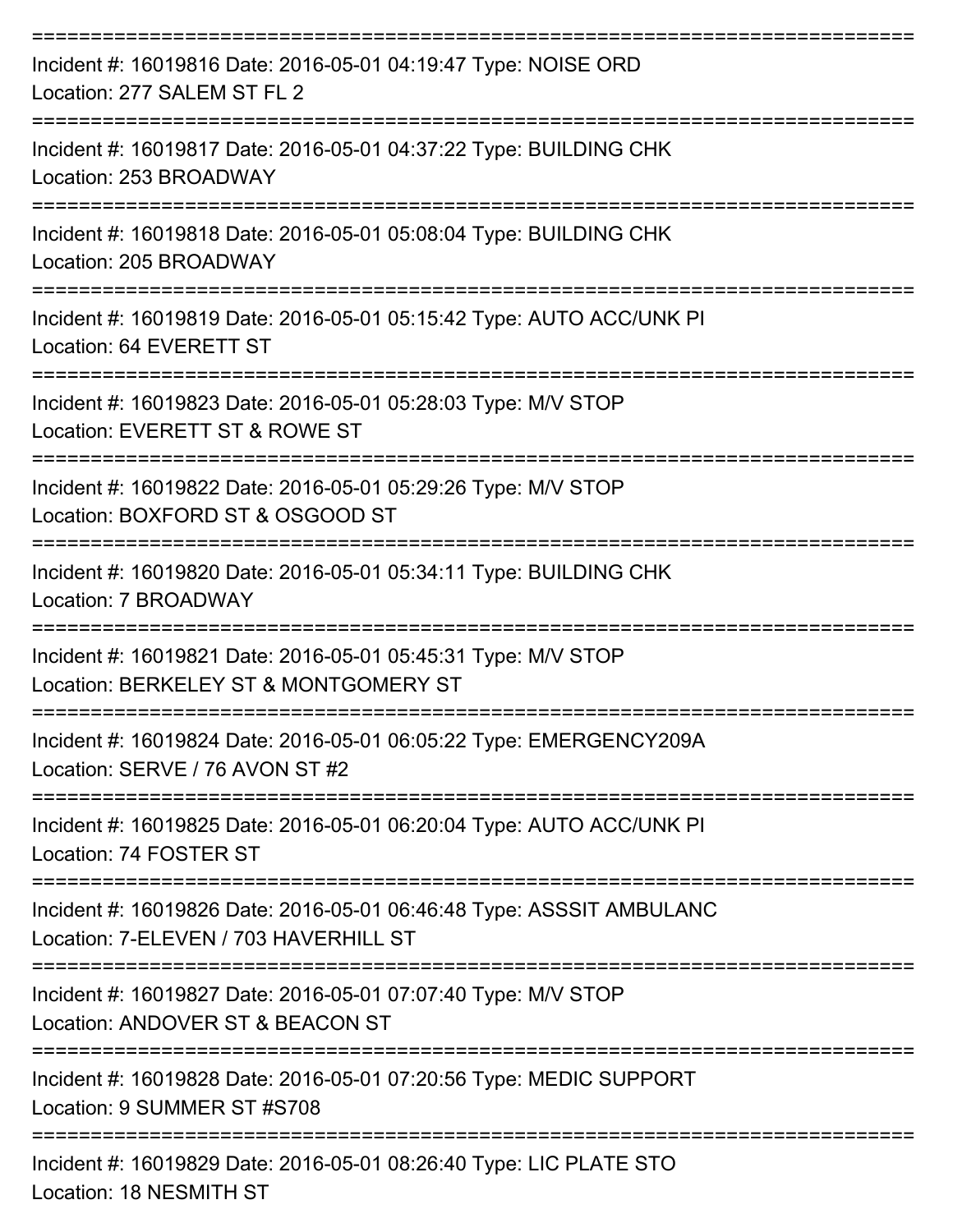| Incident #: 16019830 Date: 2016-05-01 08:55:20 Type: CK WELL BEING<br>Location: 43 BUSWELL ST                    |
|------------------------------------------------------------------------------------------------------------------|
| Incident #: 16019831 Date: 2016-05-01 09:33:06 Type: STOL/MV/PAS<br>Location: 55 WILMOT ST                       |
| Incident #: 16019832 Date: 2016-05-01 09:39:14 Type: PARK & WALK<br>Location: BRADFORD ST & BROADWAY             |
| Incident #: 16019833 Date: 2016-05-01 09:52:47 Type: AUTO ACC/NO PI<br>Location: 610 ANDOVER ST                  |
| Incident #: 16019834 Date: 2016-05-01 10:05:58 Type: B&E/PROG<br>Location: 28 ALDER ST FL 1                      |
| Incident #: 16019835 Date: 2016-05-01 10:20:49 Type: CK WELL BEING<br>Location: 212 BOXFORD ST FL 3              |
| Incident #: 16019836 Date: 2016-05-01 10:32:46 Type: PARK & WALK<br>Location: BRADFORD ST & BROADWAY             |
| Incident #: 16019837 Date: 2016-05-01 10:35:22 Type: SUS PERS/MV<br>Location: 202 BROADWAY                       |
| Incident #: 16019838 Date: 2016-05-01 10:42:55 Type: M/V STOP<br>Location: BROADWAY & METHUEN ST                 |
| Incident #: 16019839 Date: 2016-05-01 10:48:40 Type: ALARM/BURG<br>Location: PARTHUM SCHOOL / 255 E HAVERHILL ST |
| Incident #: 16019840 Date: 2016-05-01 10:50:38 Type: ANIMAL COMPL<br>Location: 82 AMHERST ST                     |
| Incident #: 16019841 Date: 2016-05-01 11:08:21 Type: M/V STOP<br>Location: ABBOTT ST & OSGOOD ST                 |
| Incident #: 16019842 Date: 2016-05-01 11:13:30 Type: M/V STOP<br>Location: 58 EVERETT ST                         |
| Incident #: 16019843 Date: 2016-05-01 11:19:45 Type: M/V STOP<br>Location: 58 WINTHROP AV                        |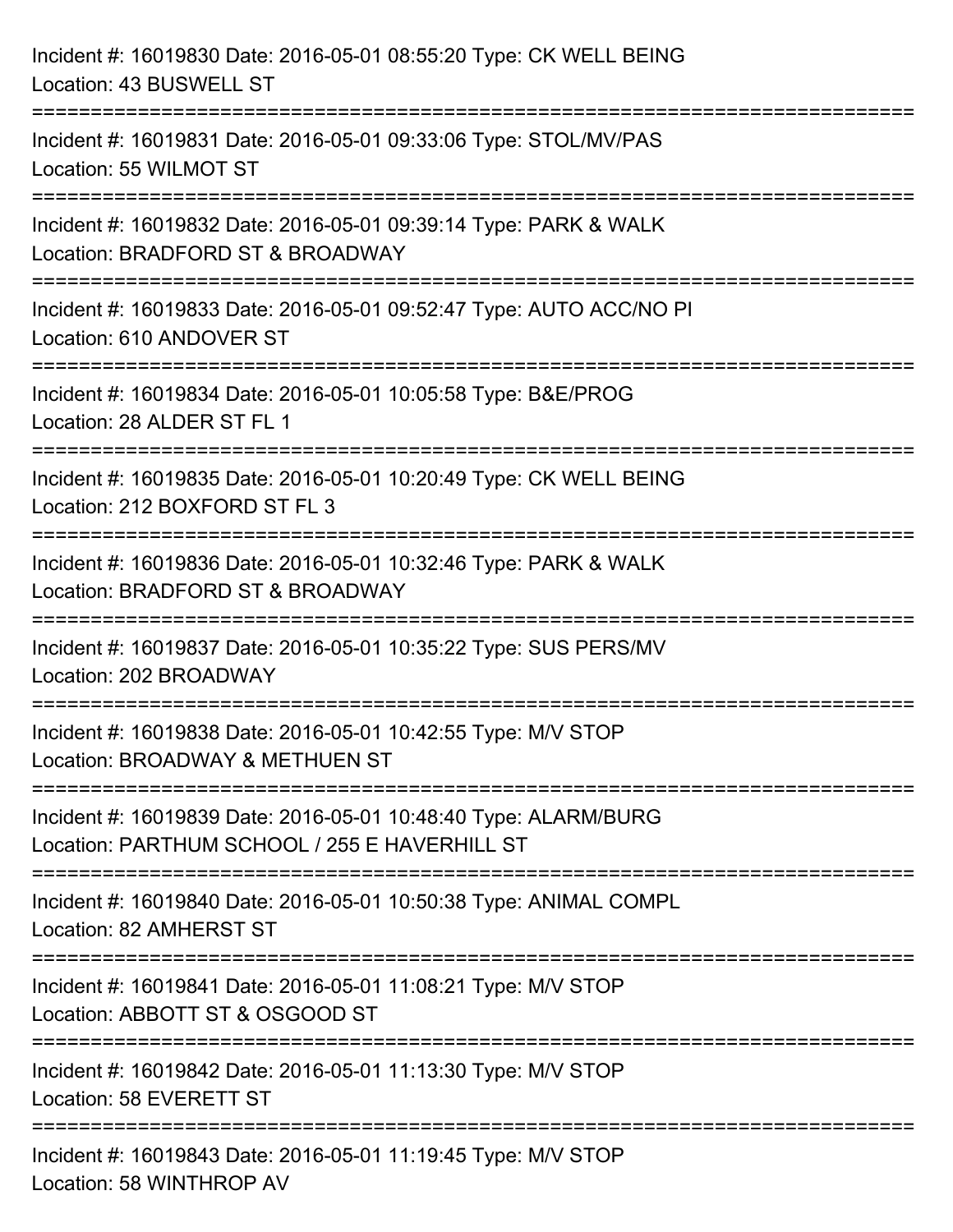| Incident #: 16019844 Date: 2016-05-01 11:25:02 Type: HOME INVASION<br>Location: 24 SPRUCE ST FL 2                                               |
|-------------------------------------------------------------------------------------------------------------------------------------------------|
| Incident #: 16019845 Date: 2016-05-01 11:36:16 Type: LOST PROPERTY<br>Location: 124 HAVERHILL ST                                                |
| Incident #: 16019846 Date: 2016-05-01 11:58:10 Type: UNWANTEDGUEST<br>Location: WENDYS / 55 HAMPSHIRE ST<br>=================================== |
| Incident #: 16019847 Date: 2016-05-01 12:24:59 Type: M/V STOP<br>Location: BELKNAP ST & EVERETT ST                                              |
| Incident #: 16019848 Date: 2016-05-01 12:28:01 Type: SUICIDE ATTEMPT<br>Location: 608 BROADWAY                                                  |
| Incident #: 16019849 Date: 2016-05-01 12:47:03 Type: UNWANTEDGUEST<br>Location: 78 GENESEE ST                                                   |
| Incident #: 16019850 Date: 2016-05-01 12:47:18 Type: MEDIC SUPPORT<br>Location: 33 PERRY AV                                                     |
| Incident #: 16019851 Date: 2016-05-01 13:13:08 Type: M/V STOP<br>Location: 190 BROADWAY                                                         |
| Incident #: 16019852 Date: 2016-05-01 13:22:02 Type: AUTO ACC/NO PI<br>Location: 440 S UNION ST                                                 |
| Incident #: 16019853 Date: 2016-05-01 13:26:47 Type: HIT & RUN M/V<br>Location: 49 BLANCHARD ST                                                 |
| Incident #: 16019854 Date: 2016-05-01 13:42:07 Type: DISORDERLY<br>Location: 18 GRANT RD                                                        |
| Incident #: 16019855 Date: 2016-05-01 13:56:50 Type: AUTO ACC/PED<br>Location: GROTON ST & S BROADWAY                                           |
| Incident #: 16019856 Date: 2016-05-01 14:00:58 Type: LOUD NOISE<br>Location: 80 FARLEY ST                                                       |
| Incident #: 16019857 Date: 2016-05-01 14:02:13 Type: ANIMAL COMPL<br>Location: 92 FARLEY ST                                                     |

===========================================================================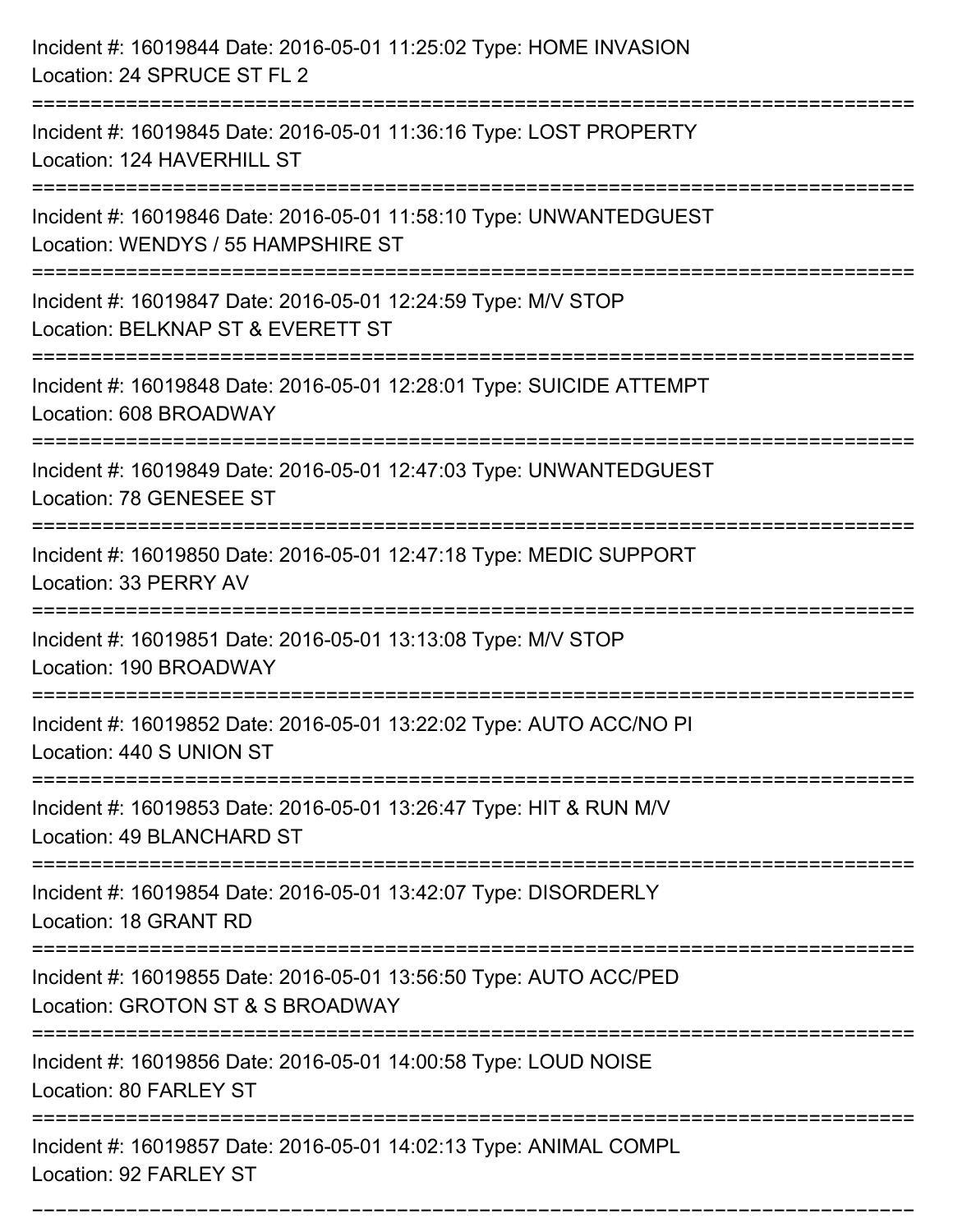| Incident #: 16019858 Date: 2016-05-01 14:59:00 Type: DK (DRUNK)<br>Location: AMESBURY ST & COMMON ST<br>==================== |
|------------------------------------------------------------------------------------------------------------------------------|
| Incident #: 16019859 Date: 2016-05-01 14:59:49 Type: CK WELL BEING<br>Location: 353 ELM ST #2                                |
| Incident #: 16019860 Date: 2016-05-01 15:05:10 Type: RECOV/STOL/MV<br>Location: 24 NELSON ST                                 |
| Incident #: 16019862 Date: 2016-05-01 15:06:51 Type: ANIMAL COMPL<br>Location: 7 CAMELLA TEOLI WY                            |
| Incident #: 16019861 Date: 2016-05-01 15:07:51 Type: RECOV/STOL/MV<br>Location: 78 FERRY ST<br>============================= |
| Incident #: 16019863 Date: 2016-05-01 15:12:15 Type: MV/BLOCKING<br>Location: 6 BERKELEY ST                                  |
| Incident #: 16019864 Date: 2016-05-01 15:14:38 Type: GENERAL SERV<br>Location: 205 WATER ST                                  |
| Incident #: 16019865 Date: 2016-05-01 15:28:33 Type: KEEP PEACE<br>Location: 17 THORNTON AV                                  |
| Incident #: 16019866 Date: 2016-05-01 15:52:31 Type: M/V STOP<br>Location: E HAVERHILL ST & FERRY ST                         |
| Incident #: 16019867 Date: 2016-05-01 16:09:53 Type: UNATENEDCHILD<br>Location: 73 WINTHROP AV                               |
| Incident #: 16019868 Date: 2016-05-01 16:12:12 Type: SUS PERS/MV<br>Location: 214 FARNHAM ST                                 |
| Incident #: 16019869 Date: 2016-05-01 16:25:16 Type: ALARM/BURG<br>Location: 595 HAVERHILL ST                                |
| Incident #: 16019870 Date: 2016-05-01 16:25:22 Type: AUTO ACC/NO PI<br>Location: BROADWAY & CROSS ST                         |
| Incident #: 16019871 Date: 2016-05-01 16:29:30 Type: M/V STOP<br>Location: BROADWAY & LOWELL ST                              |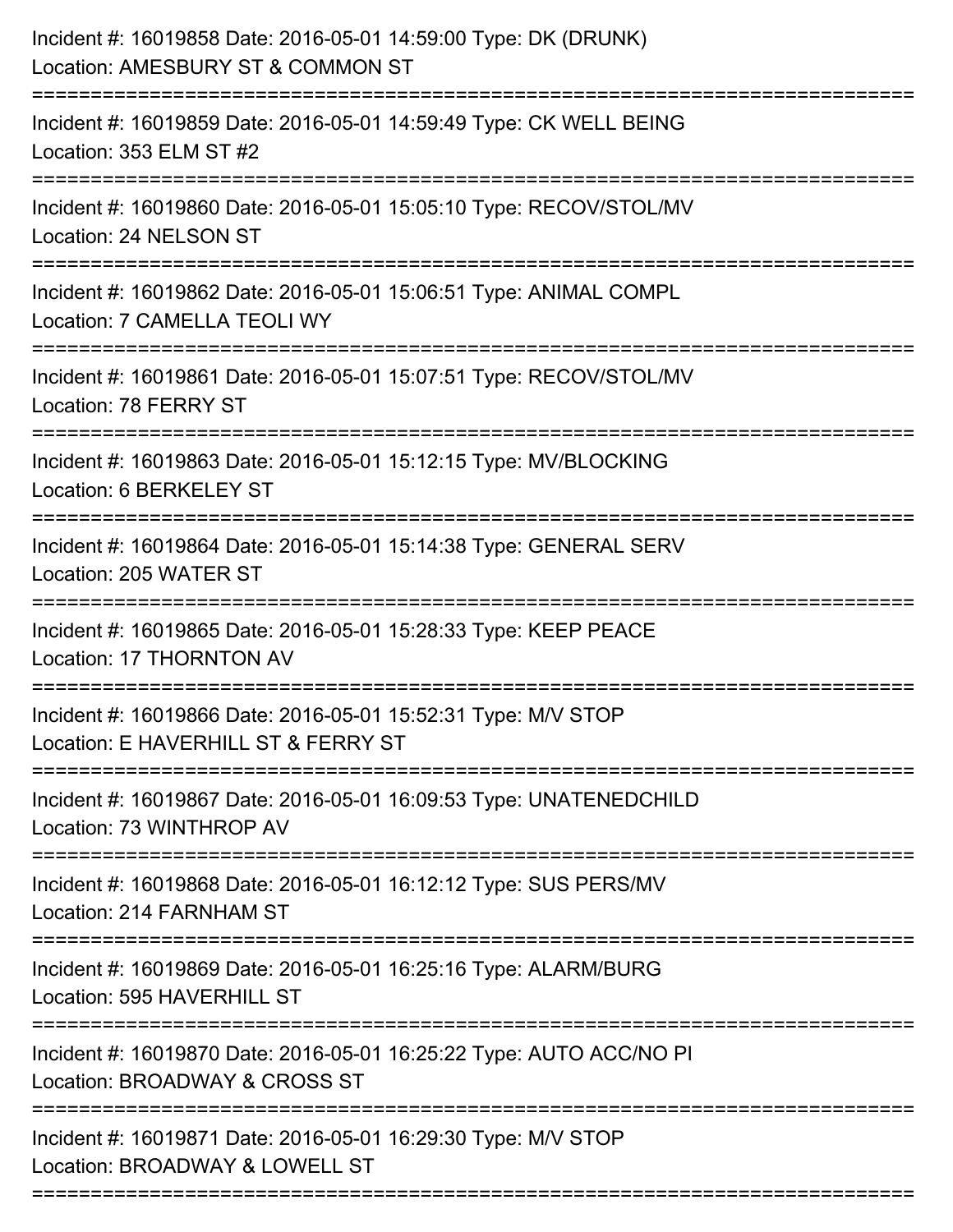Location: 175 BROADWAY

| Incident #: 16019873 Date: 2016-05-01 16:38:33 Type: M/V STOP<br>Location: 205 BROADWAY                                     |
|-----------------------------------------------------------------------------------------------------------------------------|
| Incident #: 16019874 Date: 2016-05-01 16:47:59 Type: M/V STOP<br>Location: 196 BROADWAY                                     |
| Incident #: 16019875 Date: 2016-05-01 16:51:02 Type: MEDIC SUPPORT<br>Location: 11 BRADFORD PL #2                           |
| Incident #: 16019876 Date: 2016-05-01 16:57:15 Type: LOST PROPERTY<br>Location: 120 HAVERHILL ST                            |
| Incident #: 16019877 Date: 2016-05-01 17:23:21 Type: M/V STOP<br>Location: S UNION ST & WINTHROP AV                         |
| Incident #: 16019879 Date: 2016-05-01 17:28:39 Type: ALARM/BURG<br>Location: 241 BROADWAY                                   |
| ------------------<br>Incident #: 16019878 Date: 2016-05-01 17:28:44 Type: DISTURBANCE<br>Location: 21 E HAVERHILL ST FL 2L |
| Incident #: 16019880 Date: 2016-05-01 18:01:50 Type: LOST PROPERTY<br>Location: 90 LOWELL ST                                |
| Incident #: 16019881 Date: 2016-05-01 18:14:05 Type: AUTO ACC/UNK PI<br>Location: 364 LAWRENCE ST                           |
| Incident #: 16019882 Date: 2016-05-01 18:19:43 Type: MAL DAMAGE<br>Location: 240 ANDOVER ST                                 |
| Incident #: 16019883 Date: 2016-05-01 18:20:56 Type: FIRE/MV<br>Location: 190 WEST ST                                       |
| Incident #: 16019884 Date: 2016-05-01 18:22:18 Type: M/V STOP<br>Location: LAWRENCE ST & MYRTLE ST                          |
| Incident #: 16019885 Date: 2016-05-01 18:22:26 Type: NOISE ORD<br>Location: 78 CENTRE ST FL 1                               |
|                                                                                                                             |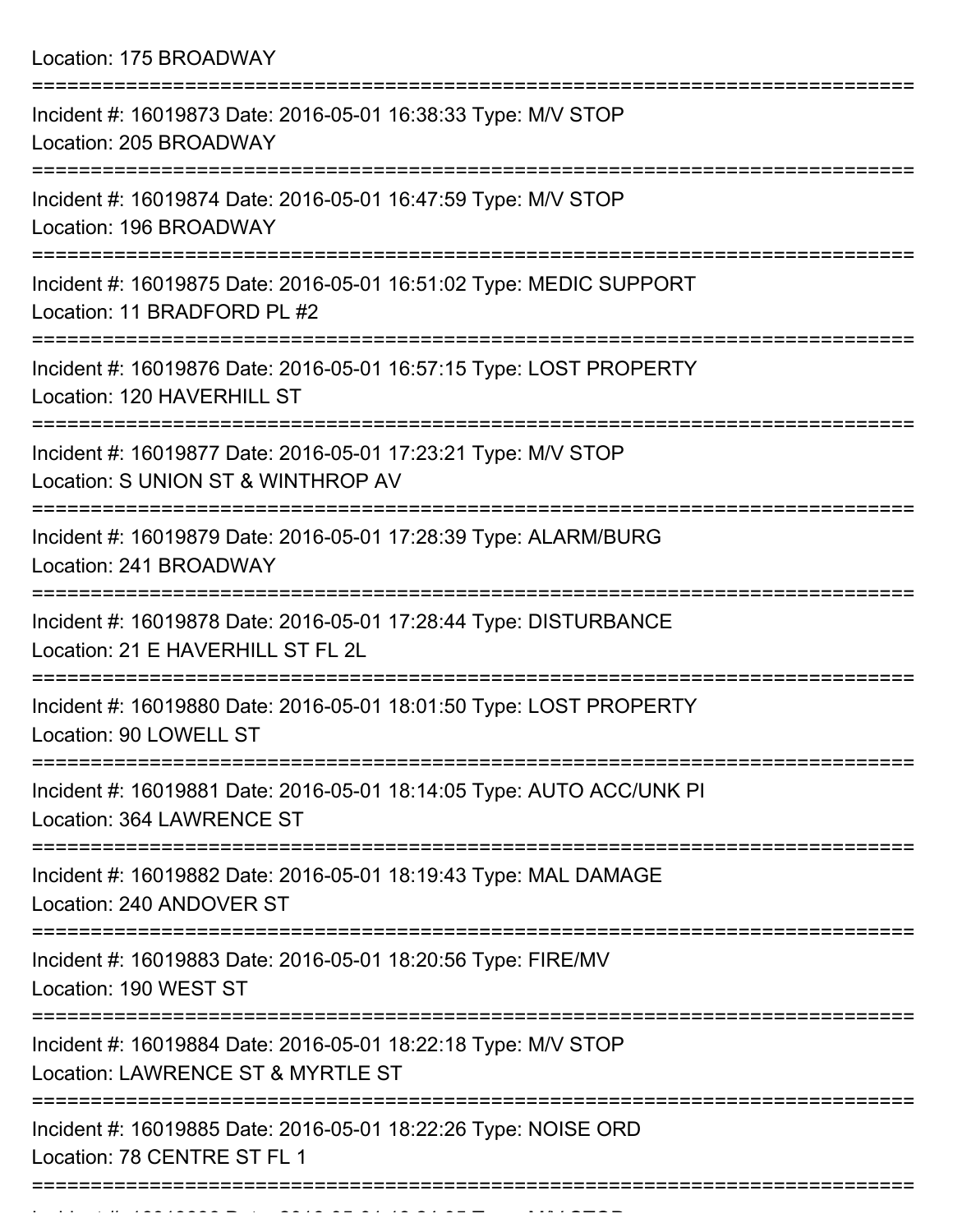| Location: 25 WATER ST |  |  |
|-----------------------|--|--|
|-----------------------|--|--|

| Incident #: 16019887 Date: 2016-05-01 18:24:53 Type: M/V STOP<br>Location: 333 HAVERHILL ST              |
|----------------------------------------------------------------------------------------------------------|
| Incident #: 16019889 Date: 2016-05-01 18:29:26 Type: ALARM/BURG<br>Location: 37 ESSEX ST                 |
| Incident #: 16019888 Date: 2016-05-01 18:29:30 Type: M/V STOP<br>Location: MERRIMACK ST & S UNION ST     |
| Incident #: 16019890 Date: 2016-05-01 18:30:51 Type: M/V STOP<br>Location: APPLETON ST & METHUEN ST      |
| Incident #: 16019891 Date: 2016-05-01 18:42:43 Type: DISTURBANCE<br>Location: 109 EVERETT ST             |
| Incident #: 16019892 Date: 2016-05-01 18:58:41 Type: M/V STOP<br>Location: ESSEX ST & LAWRENCE ST        |
| Incident #: 16019893 Date: 2016-05-01 19:03:39 Type: SHOPLIFTING<br>Location: WALGREENS / 220 S BROADWAY |
| Incident #: 16019894 Date: 2016-05-01 19:26:14 Type: B&E/PAST<br>Location: 32 HALL ST                    |
| Incident #: 16019895 Date: 2016-05-01 19:34:05 Type: LOUD NOISE<br>Location: 109 CHESTER ST              |
| Incident #: 16019896 Date: 2016-05-01 19:34:52 Type: DISTURBANCE<br>Location: 391 CHESTNUT ST            |
| Incident #: 16019897 Date: 2016-05-01 19:40:10 Type: A&B PROG<br>Location: 174 BAILEY ST                 |
| Incident #: 16019898 Date: 2016-05-01 19:57:29 Type: GENERAL SERV<br>Location: 382 ELM ST                |
| Incident #: 16019899 Date: 2016-05-01 20:09:37 Type: DISTURBANCE<br>Location: 9 BOXFORD ST               |
|                                                                                                          |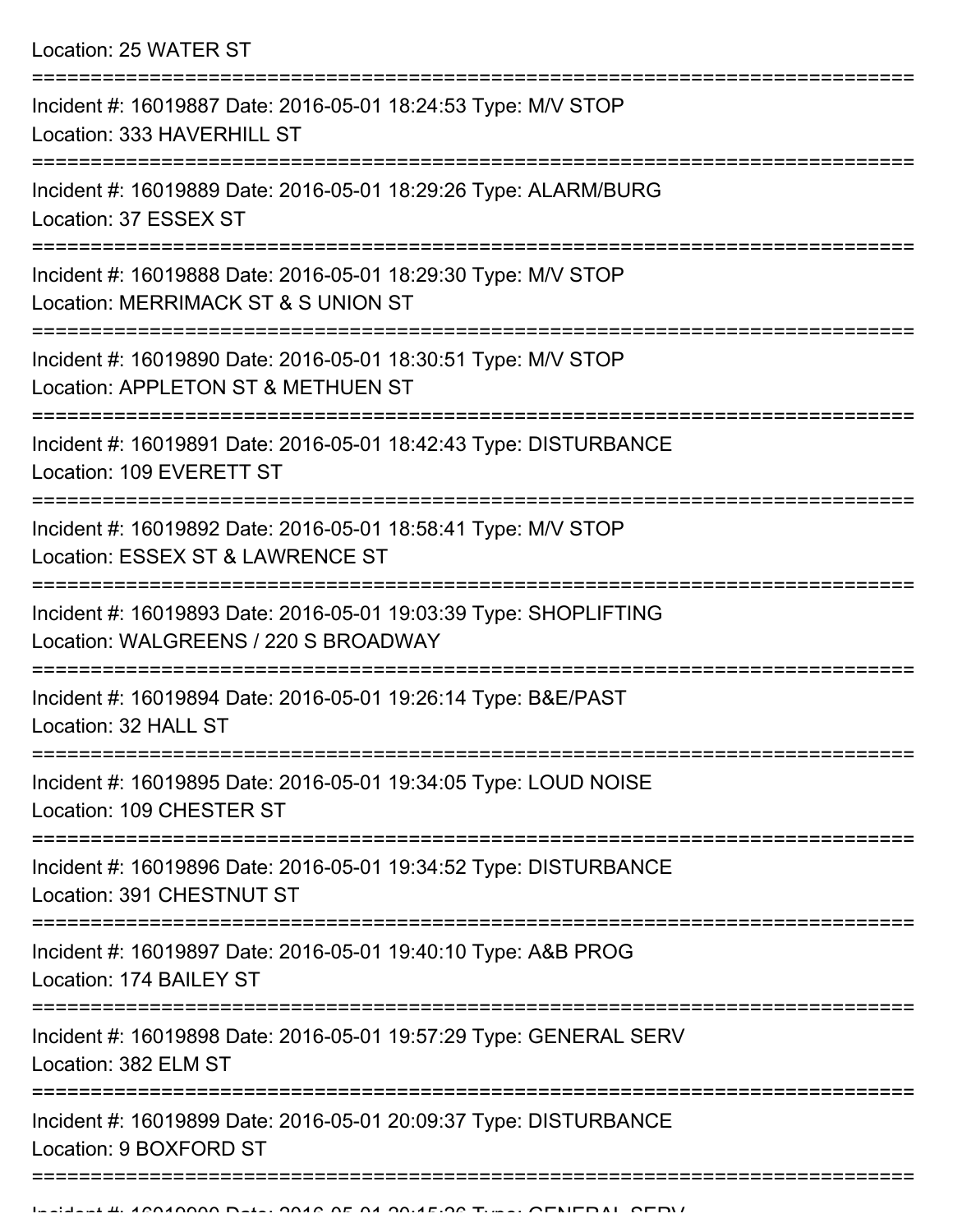| Location: MARKET ST & PARKER ST                                                                                             |
|-----------------------------------------------------------------------------------------------------------------------------|
| Incident #: 16019901 Date: 2016-05-01 20:19:17 Type: M/V STOP<br>Location: ANDOVER ST & BROOKFIELD ST                       |
| Incident #: 16019902 Date: 2016-05-01 20:34:29 Type: NOISE ORD<br>Location: 75 BROOKFIELD ST FL 3                           |
| Incident #: 16019903 Date: 2016-05-01 20:46:48 Type: MV/BLOCKING<br>Location: 30 FOSTER ST                                  |
| Incident #: 16019904 Date: 2016-05-01 21:11:23 Type: UNWANTEDGUEST<br>Location: 22 FALMOUTH ST                              |
| Incident #: 16019905 Date: 2016-05-01 21:36:19 Type: GENERAL SERV<br>Location: 22 FALMOUTH ST                               |
| Incident #: 16019906 Date: 2016-05-01 21:39:03 Type: DOMESTIC/PROG<br>Location: 320 S BROADWAY                              |
| Incident #: 16019907 Date: 2016-05-01 21:50:42 Type: DOMESTIC/PROG<br>Location: 128 BOWDOIN ST                              |
| Incident #: 16019910 Date: 2016-05-01 22:03:54 Type: SUS PERS/MV<br>Location: BOLE'S MEMORIAL FUNERAL HOME / 184 JACKSON ST |
| Incident #: 16019908 Date: 2016-05-01 22:04:02 Type: M/V STOP<br>Location: 525 ESSEX ST                                     |
| Incident #: 16019909 Date: 2016-05-01 22:04:43 Type: M/V STOP<br>Location: ALLSTON ST & HIGH ST                             |
| Incident #: 16019911 Date: 2016-05-01 22:09:48 Type: M/V STOP<br>Location: 425 MARKET ST                                    |
| Incident #: 16019912 Date: 2016-05-01 22:27:08 Type: B&E/PAST<br>Location: 350 S BROADWAY #3 FL REAR                        |
| Incident #: 16019913 Date: 2016-05-01 22:31:35 Type: M/V STOP<br>Location: CHESTNUT ST & LAWRENCE ST                        |
| Incident #: 16019914 Date: 2016-05-01 22:40:56 Type: NOISE ORD                                                              |